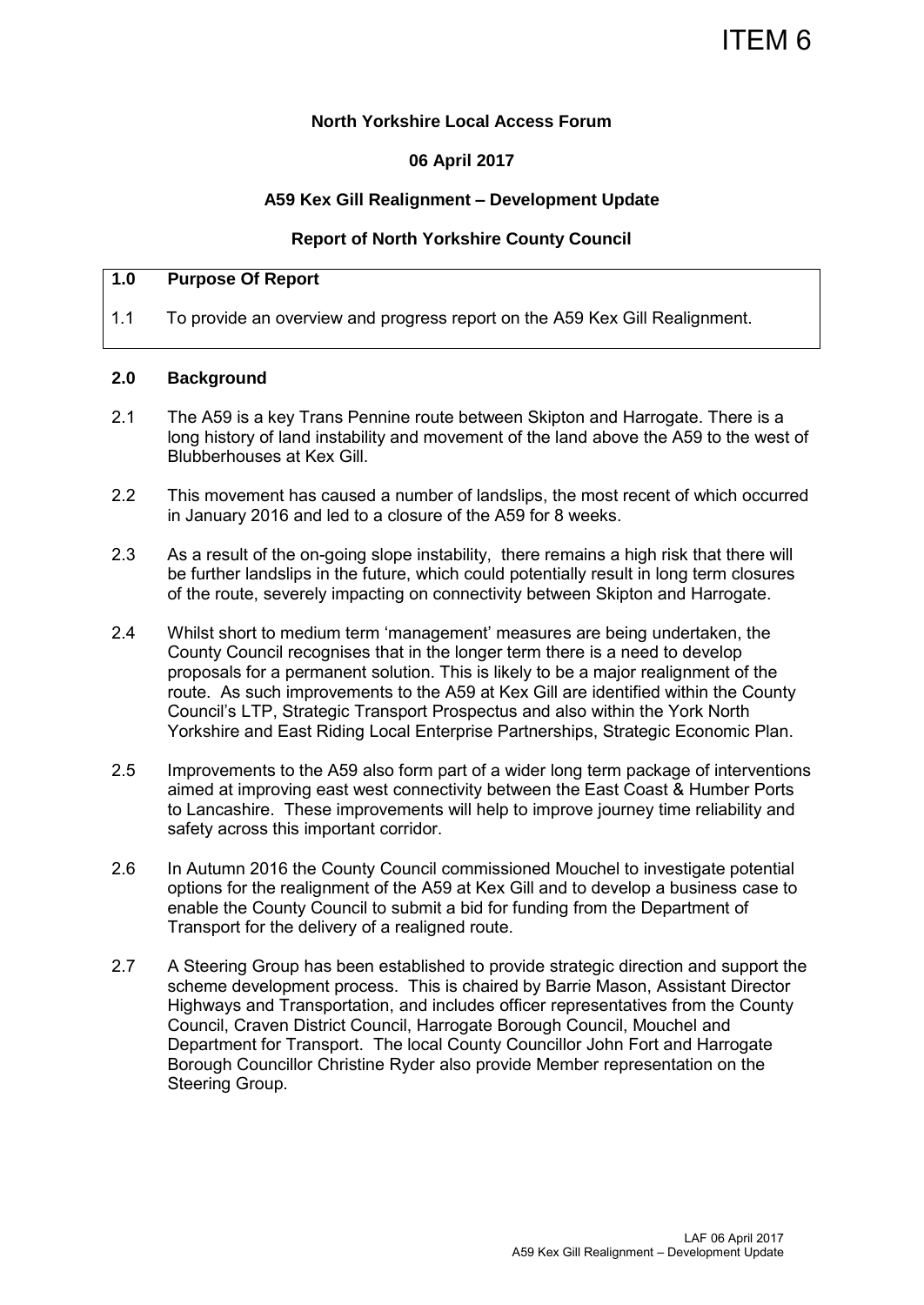## **3.0 Current Progress**

- 3.1 The first stage in developing the business case is to identify key objectives that any proposed scheme should seek to address. For the A59 Kex Gill realignment these have been identified as follows;
	- Improve the resilience of the A59 route between Skipton and Harrogate;
	- Improve safety of road users on the A59
	- Support the case for east west connectivity;
	- Improve journey time reliability
	- Maintain the landscape, ecological and historical value of surrounding area;
	- Reduce impact and cost of scheduled maintenance on the A59;
- 3.2 Mouchel are currently in the process of preparing the Options Assessment Report (OAR), this is due for completion in April 2017. Once completed it will allow the most appropriate option / options to be selected and Mouchel will then prepare an Outline Business Case.
- 3.3 Options being considered include alignments
	- within the Kex Gill valley close to the existing alignment of the A59
	- to the north of the Kex Gill valley
	- to the south of the Kex Gill Valley
- 3.4 One of the key issues to be considered is that all options need to ensure that the western end of the scheme includes the realignment of the Kex Gill Bridge. This has been identified as a local pinch point and potential accident location.
- 3.5 Additionally any options that tie into the existing network to the west of Blubberhouses junction should also consider the inclusion of an eastbound climbing lane to the Hopper House Hotel, to aid flow of traffic heading towards Harrogate. Incorporating this climbing lane, would also help to deliver another of the proposed interventions contained within the Strategic Transport prospectus.

# **4.0 Next Steps**

- 4.1 Now that all the options have been identified an initial sift of the options will take place. The options will be sifted using the Department for Transport's Early Assessment and Sifting Tool (EAST), assessing them on various criteria including environmental considerations, economic and financial as well as deliverability. Following this assessment the options will then be either progressed or discarded. A full overview of the EAST process will be presented as part of the OAR.
- 4.2 The area of Kex Gill and its surroundings is considered to be of extremely high landscape and environmental importance. Given the fact that all of the potential options run either through or close to land with environmental designations it is important that all environmental impacts are fully considered. As part of the process discussions are on-going with key environmental stakeholders, including Natural England, Yorkshire Dales National Park and the Nidderdale Area of Outstanding Natural Beauty.
- 4.3 Mouchel are due to complete the OAR in April 2017. Following the completion of the OAR local public consultation will be undertaken together with further reports to BES Executive Members and both the Craven and Harrogate Area Committees. Following this it is anticipated that either one or a small number of options will be identified for further development and consideration as part of the Outline Business Case (OBC). The development of the OBC will enable the County Council to be in a position to bid for funding from the Department of Transport (DfT).